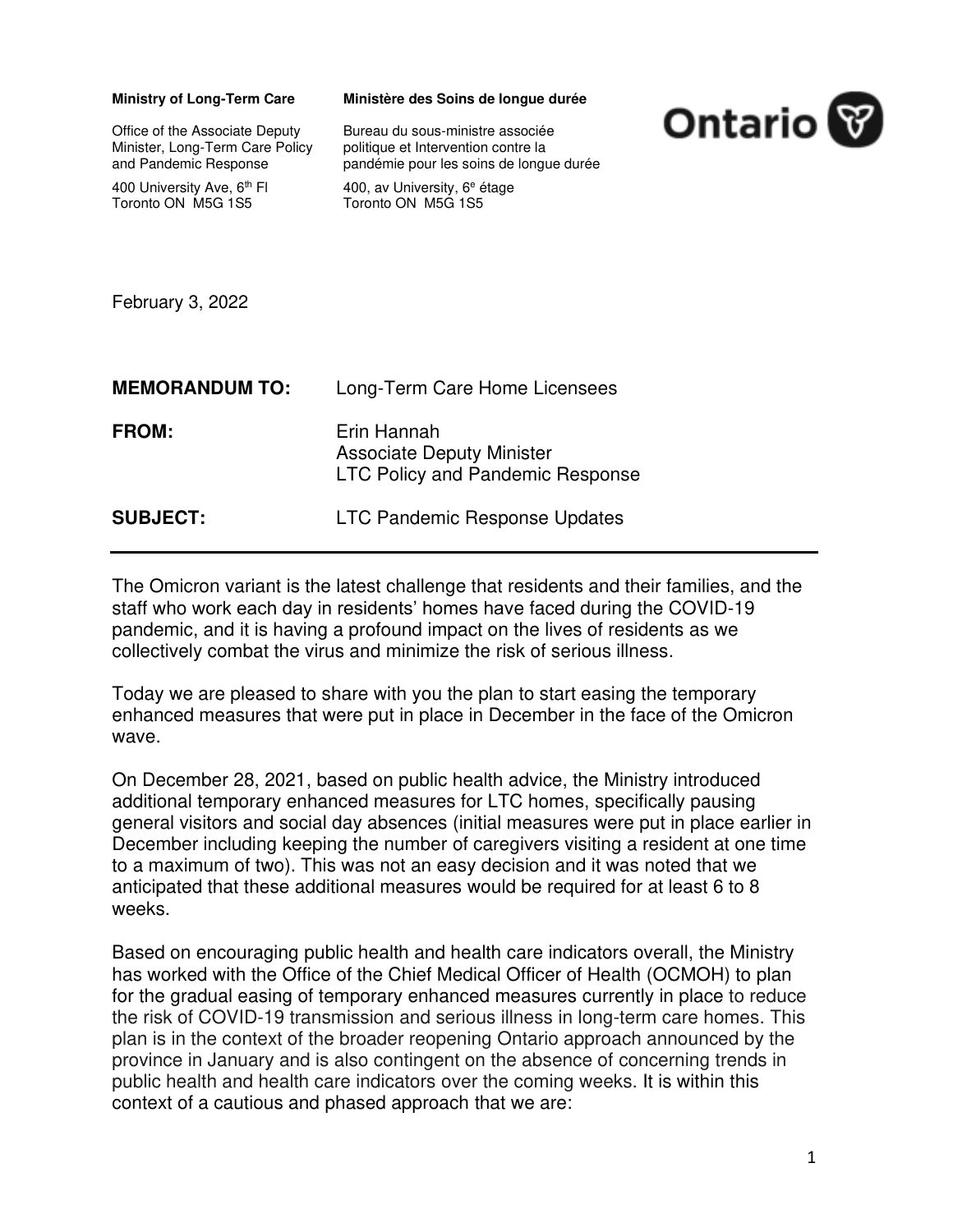## On February 7, 2022:

- Increasing the maximum number of designated caregivers per resident from 2 to 4 (unless designated before December 15<sup>th</sup>). Continue with limit of 2 visitors (currently only caregivers) at a time per resident.
- Resuming social day absences for residents who have had at least three COVID-19 vaccine doses, while supporting these residents with information about the benefits of limiting contact with others, including avoiding large social gatherings, following masking and physical distancing as much as possible, and only being in close contact with people who have had three COVID-19 vaccine doses.

## Targeting February 21, 2022 to:

- Resume all general visitors 5 years and older who have had at least two COVID-19 vaccine doses.
	- Children under 5 years of age would continue to be restricted from entering a long-term care home, except for infants 12 months or younger.
- Increase limits on the number of visitors (including caregivers) that may visit a resident at one time to 3.
- Expand social day absences to all residents regardless of vaccination status.
- Resume social overnight absences for residents who have had at least three COVID-19 vaccine doses.

With the resumption of general visitors into the homes, this will also allow for the resumption of adult day programs, entertainers and personal care services (where the person is not a staff member) in the homes. Social group activities should remain as small groups (i.e., up to 10).

## Targeting March 14, 2022 to:

- Resume visits by general visitors under 5 years old. No vaccination requirement for those under the age of 5.
- Increase limit on the number of visitors (including caregivers) at a time per resident to 4.
- Allow social overnight absences for all residents regardless of vaccination status.

Please note, surveillance testing requirements per the most recent testing directive dated December 17, 2021 for all staff, caregivers and visitors continue to be in place.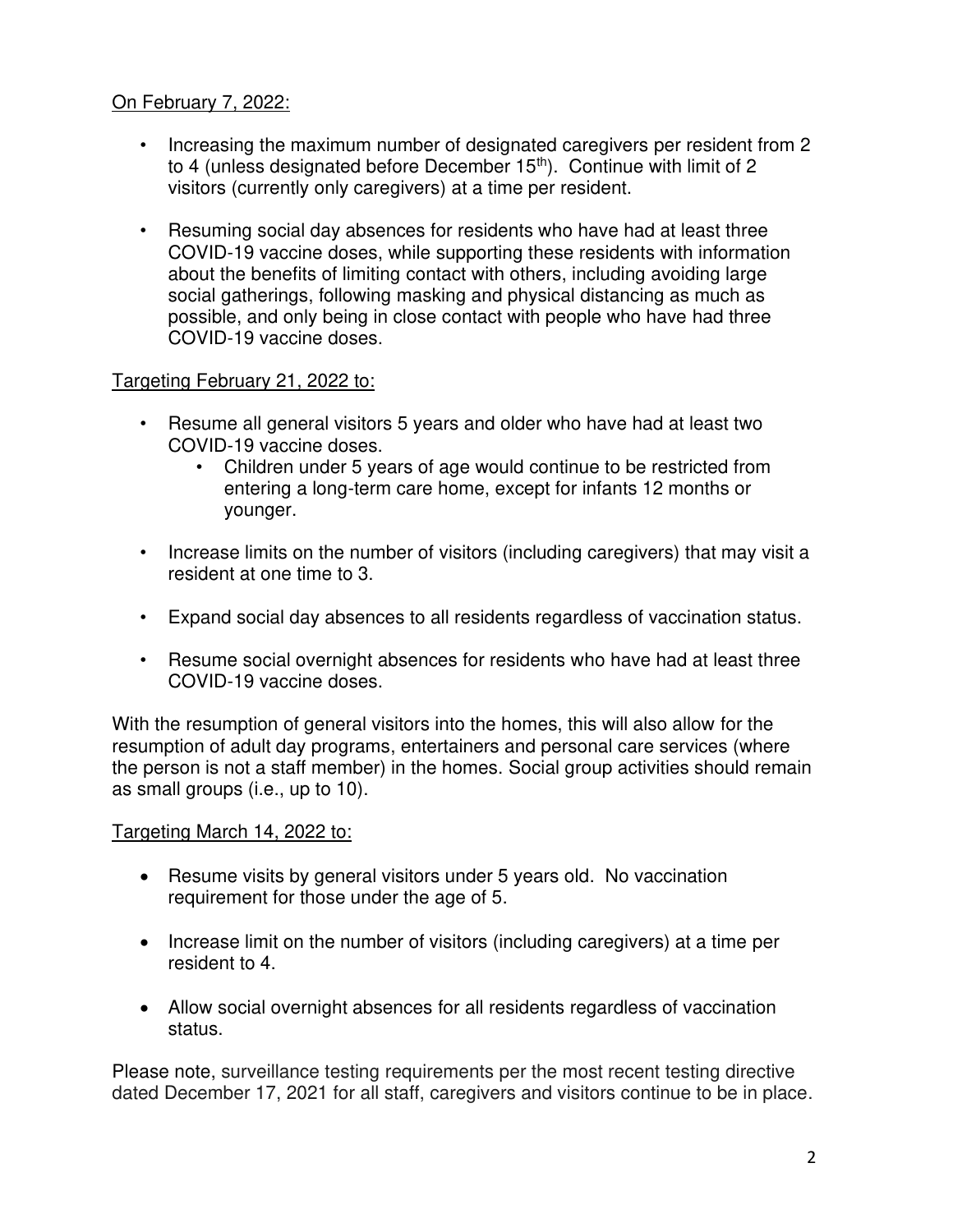The updated MLTC Guidance Document to reflect the changes effective on Monday, February 7<sup>th</sup> will be shared tomorrow.

## **Changes to Ministry of Health Guidance**

The Ministry has been working closely with the OCMOH on updates to the Ministry of Health's COVID-19 Guidance: Long-term care Homes and Retirement Homes for public health units. Revised guidance was released to public health units today and includes updates to the confirmed outbreak definition, management of contacts (i.e., definitions for high-risk and lower-risk contacts), cohorting during outbreaks, and protocols for admissions and transfers (see attached). Some updates include:

- guidance regarding continuing activities for non-impacted residents while one section of a home is in outbreak;
- activities for those in isolation:
- reduction in the amount of time that residents who are close contacts are required to be in isolation; and
- clarity to the definition of outbreak as it relates to staff cases.

These changes are aimed at balancing the risk of COVID-19 infection and transmission with overall resident health and wellbeing. You and your teams will be invited to a webinar to support a full and consistent understanding of these changes across long-term care homes, retirement homes, public health units and hospitals.

We recognize that the information flow has been intensified over the past several weeks and changes needed to be implemented rapidly. The continued commitment of you and your teams to reducing COVID-19-related risks within long-term care homes while balancing overall resident health and wellbeing is critical and greatly appreciated.

As always, should you have questions you may contact us at [MLTCPandemicResponse@ontario.ca.](mailto:MLTCPandemicResponse@ontario.ca)

Sincerely,

Original signed by

Erin Hannah Associate Deputy Minister

Attachment: MOH COVID-19 Guidance: Long-term care Homes and Retirement Homes for public health units

c: Nancy Matthews, Deputy Minister, Ministry of Long-Term Care (MLTC) Dr. Catherine Zahn, Deputy Minister, Ministry of Health (MOH) Dr. Kieran Moore, Chief Medical Officer of Health Dr. Barbara Yaffe, Associate Chief Medical Officer of Health Alison Blair, Associate Deputy Minister, Pandemic Response and Recovery Division, Ministry of Health (MOH)